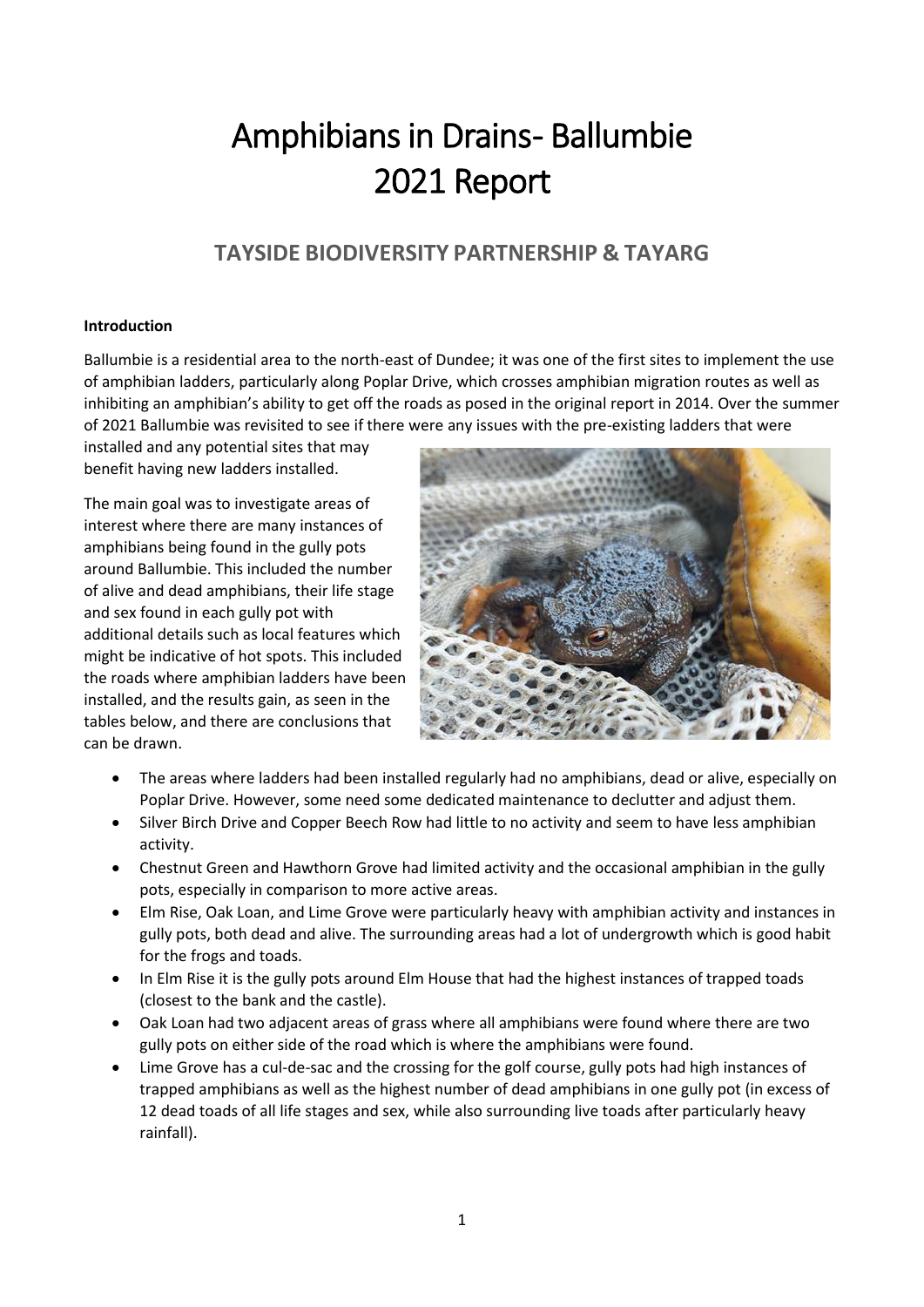#### **(i) Common Toad**

| <b>Date</b>    | <b>Poplar</b><br><b>Drive</b> | <b>Silver</b><br><b>Birch</b><br><b>Drive</b> | <b>Chestnut</b><br><b>Green</b> | Haw-<br>thorn<br><b>Grove</b> | <b>Copper</b><br><b>Beech</b><br><b>Row</b> | <b>Elm Rise</b>                       | <b>Lime Grove</b>                                       | <b>Oak Loan</b> |
|----------------|-------------------------------|-----------------------------------------------|---------------------------------|-------------------------------|---------------------------------------------|---------------------------------------|---------------------------------------------------------|-----------------|
|                |                               |                                               | 1 male                          | 3 male                        |                                             | 2 male                                | n/a                                                     | n/a             |
|                |                               |                                               | 1 female                        | 1 female                      |                                             | 8 female                              |                                                         |                 |
|                |                               |                                               |                                 |                               |                                             | 2 juvenile                            |                                                         |                 |
|                |                               |                                               |                                 |                               |                                             | 1 dead                                |                                                         |                 |
|                |                               |                                               |                                 |                               |                                             | 1 possible uncapture                  |                                                         |                 |
|                |                               |                                               |                                 |                               |                                             |                                       |                                                         |                 |
| 21/07/<br>2021 | $\pmb{0}$                     | 1 juvenile                                    | n/a                             | n/a                           | $\pmb{0}$                                   | 2 juveniles - unable<br>to be rescued | 1 female                                                | 6 juvenile      |
|                |                               |                                               |                                 |                               |                                             | 3 male                                | 1 male                                                  |                 |
|                |                               |                                               |                                 |                               |                                             | 1 juvenile                            | 1 juvenile                                              |                 |
|                |                               |                                               |                                 |                               |                                             | 1 female                              |                                                         |                 |
|                |                               |                                               |                                 |                               |                                             | 2 suspected uncaptu                   |                                                         |                 |
|                |                               |                                               |                                 |                               |                                             |                                       |                                                         |                 |
| 02/08/<br>2021 | $\mathbf 0$                   | $\mathbf 0$                                   | 1 male<br>unable to<br>rescue*  | $\mathbf 0$                   | $\mathbf 0$                                 | 1 male                                | 1 dead male                                             | 3 males         |
|                |                               |                                               |                                 |                               |                                             | 1 female dead                         | 1 female                                                | 2 juveniles     |
|                |                               |                                               |                                 |                               |                                             | 2 juveniles                           | 2 male                                                  |                 |
|                |                               |                                               |                                 |                               |                                             |                                       | 7 juveniles                                             |                 |
|                |                               |                                               | 1 male                          | 3 male                        |                                             |                                       | 7 dead                                                  |                 |
|                |                               |                                               |                                 |                               |                                             |                                       | Juveniles**                                             |                 |
|                |                               |                                               | 1 female                        | 1 female                      |                                             | 2 male                                | $12+$ dead<br>toads of var-<br>ying age and<br>$sex***$ |                 |
|                |                               |                                               |                                 |                               |                                             | 8 female                              | n/a                                                     |                 |

*2/8/21 –*

\*grate was rusted shut and net would not fit through the grate

\*\*2 of these were with a ladder - opposite the 2nd lamppost in

\*\*\* no ladder and there were so many that were piled on top of each other I couldn't keep track after 12. They were of varying ages of both males and females. I was able to rescue 5 juveniles that were still alive. There were possibly more but impossible to tell.

*Notes:*

*Wet weather caused a lot of toads and frogs to be on the road which would have increased the toads found dead during the time I was not on site. May need a rescue team after rainfall to collect them in the future.*

*Lime Grove - some ladders need repositioning and cleaning*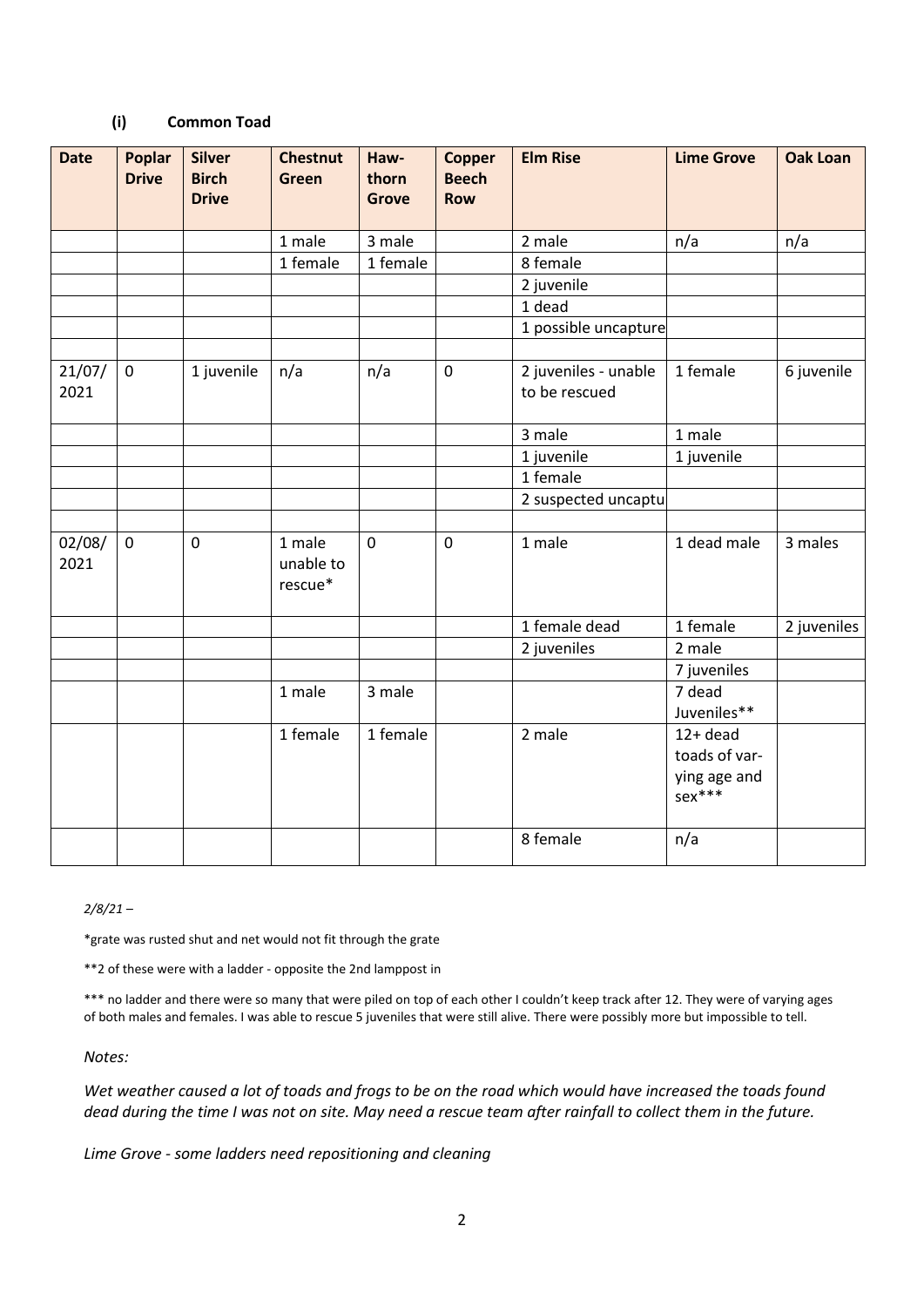*Elm Rise - issues in similar areas outside and near to Ballumbie House, at end of road attached to Silver Birch. Drive in need of cleaning and resetting.* 

*Elm Rise - looks like it is becoming a problem area for toads.*

| <b>Date</b> | <b>Poplar</b><br><b>Drive</b> | <b>Silver Birch</b><br><b>Drive</b><br><b>Drive</b> | <b>Chestnut</b><br>Green | Haw-<br>thorn<br><b>Grove</b> | <b>Copper</b><br><b>Beech</b><br><b>Row</b> | <b>Elm Rise</b>  | Lime<br><b>Grove</b> | <b>Oak Loan</b> |
|-------------|-------------------------------|-----------------------------------------------------|--------------------------|-------------------------------|---------------------------------------------|------------------|----------------------|-----------------|
|             | 0                             | $\mathbf 0$                                         | $\mathbf 0$              | 1 dead                        | $\mathbf 0$                                 | $\mathbf 0$      | n/a                  | n/a             |
|             |                               |                                                     |                          | 1 rescued                     |                                             |                  |                      |                 |
|             |                               |                                                     |                          |                               |                                             |                  |                      |                 |
|             |                               |                                                     |                          |                               |                                             |                  |                      |                 |
| $21/07/2$ 0 |                               | $\boldsymbol{0}$                                    | n/a                      | n/a                           | $\mathbf 0$                                 | $\boldsymbol{0}$ | 1 unknown            | $\mathbf 0$     |
|             |                               |                                                     |                          |                               |                                             |                  |                      |                 |
| $02/08/2$ 0 |                               | $\mathbf 0$                                         | 3 dead                   | $\mathbf 0$                   | $\mathbf 0$                                 | $\mathbf 0$      | 1 dead               | $\pmb{0}$       |
|             |                               |                                                     | 0                        |                               |                                             |                  | possible             |                 |
|             |                               |                                                     |                          |                               |                                             |                  | dead                 |                 |
|             |                               |                                                     |                          |                               |                                             |                  | frogs*               |                 |
|             |                               |                                                     |                          |                               |                                             |                  |                      |                 |

#### **(ii) Common Frog**

*Notes:*

*\*wet weather caused a lot of toads and frogs to be on the road which would have increased the toads found dead during the time I was not on site. A rescue team would be helpful after rainfall to collect them.*

*21/7/21: not many frogs at all, only one seen and helped out - it got stuck on a ladder that had come loose and couldn't get out without falling back in.* 

*2/8/21 - only found frogs were dead - in between the last visit and this one.*

**(iii) Gully pot**

| <b>Date</b> | Poplar<br>$Dirive -$<br>14 | <b>Silver</b><br><b>Birch</b><br>Drive -<br>57 | <b>Chestnut</b><br>Green-<br>26 | Haw-<br>thorn<br>Grove -<br>51 | Copper<br><b>Beech</b><br>$Row -$<br>7 | Elm Rise $-$<br>43 | Lime<br>Grove -<br>48 | Oak Loan<br>$-32$ |
|-------------|----------------------------|------------------------------------------------|---------------------------------|--------------------------------|----------------------------------------|--------------------|-----------------------|-------------------|
|             | 14 empty                   | e                                              | 26 empty                        | empty                          | empty                                  | empty              | n/a                   | n/a               |
| 21/07/2021  | 14 empty                   | 56 empty                                       |                                 |                                | 7 empty                                | 37 empty           | 46 empty              | 29 empty          |
| 02/08/2021  | 14 empty                   | 57 empty                                       | 22 empty                        |                                | 51 empty 7 empty                       | 40 empty           | 41 empty              | 30 empty          |

*Notes: some ladders need cleaning, repositioning and general upkeep; some gully pots were covered by cars; some gully pots were sealed shut from dirt and as such were unable to be removed to rescue juvenile toads.*